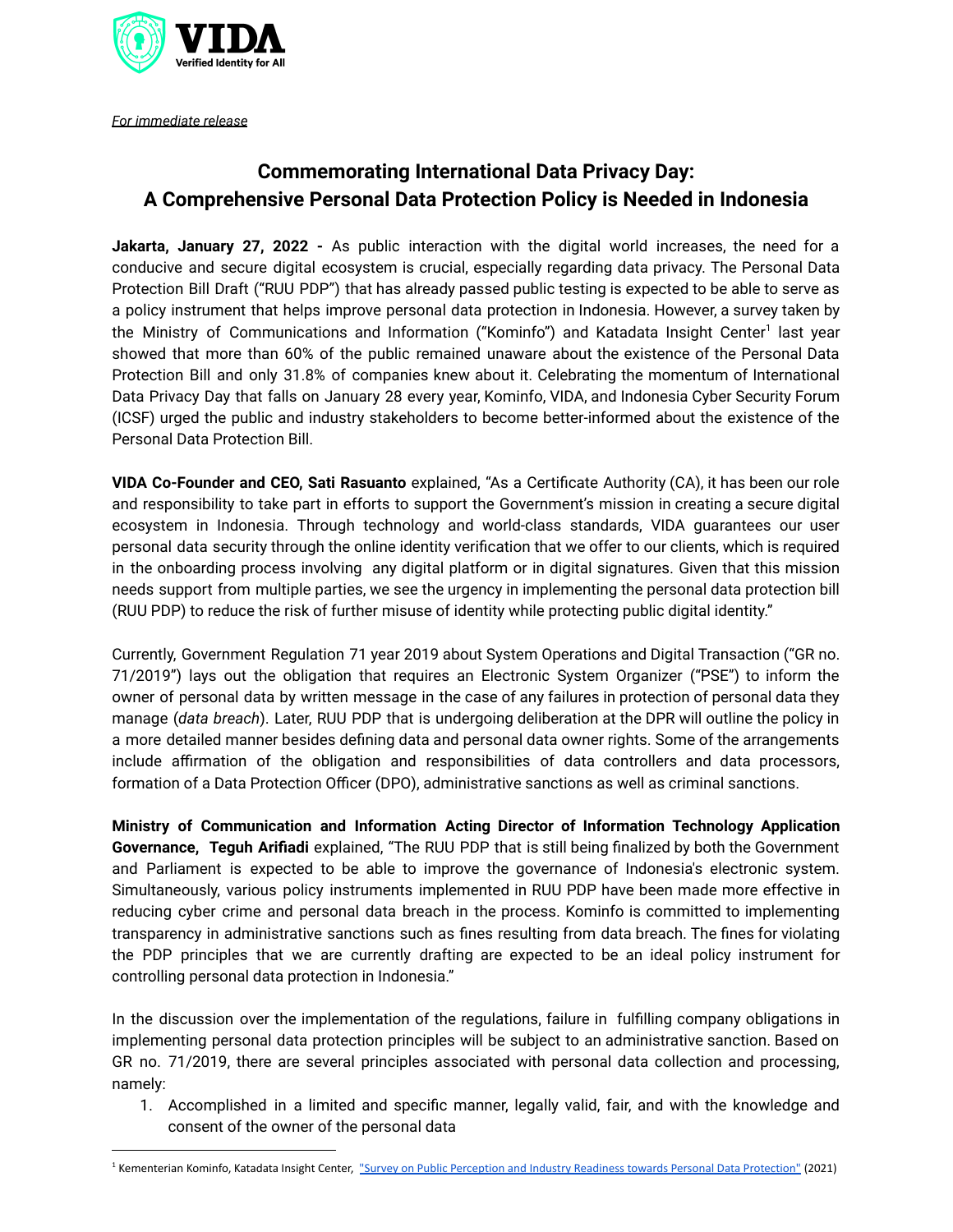

- 2. Done according to the purpose
- 3. Done by guaranteeing personal data owner rights
- 4. Done accurately, completely, not misleading, up-to-date, accountable, and taking account of the purpose of personal data processing.
- 5. Achieved by protecting personal data security from loss, misuse, access, and unauthorized disclosure, including personal data change or destruction.
- 6. Done by informing the purpose of data collection, processing activity, and failure in personal data protection.
- 7. Destroyed and/or deleted unless it is still in the retention period in accordance with the needs based on the provisions of the legislation

Sati explained that as a Certificate Authority (CA), VIDA upholds principles that guarantee digital identity will be in line with RUU PDP. "Aligned with digital identity principles upheld by VIDA, including security, consent, and transparency. Users of VIDA identity verification and digital signature services are able to control their crucial information easily. Armed with VIDA digital certificates, the **decision to authenticate** digital services or digital signatures process rests with the users entirely. VIDA ensure user personal data will be used only for users' needs, and we implement end-to-end encryption for all data transmission."

As a rooted CA under Kominfo, VIDA has the highest legal evidentiary value in terms of digital signatures. VIDA is also the first Indonesian CA that received WebTrust global accreditation in the implementation of Internet security standards, implementing face biometric and liveness detection in verification and authentication which is easy and convenient for the users. VIDA digital signatures are also recognized in more than 40 countries, because VIDA is the first Indonesian CA that is listed on Adobe Approved Trust List (AATL) or Adobe trusted partner list. In providing online identity verification services, VIDA is also listed with the OJK as Digital Finance Innovation in the e-KYC cluster and OJK regulatory sandbox.

**Founder and Chairman Indonesia Cyber Security Forum (ICSF), Ardi Sutedja explains** "ICSF sees RUU PDP as one of the policy responses in preventing further data breach in government institutions, state-owned enterprises, and private companies. This is because the business world needs assurance in terms of personal data management. Based on a benchmark study on various personal data protection policies in various countries, we believe that administrative sanctions such as fines formulated by Kominfo to tackle data breach, can lead to a more legally and financially measurable risk management from the management perspective. This regulation complements the presence of Certificate Authority that has been protecting public digital identity security across various industries."

"Although compliance toward both domestic regulations and global best practices in data protection are able to reduce the risk of identity abuse, VIDA believes in the principle of beyond compliance. In personal data protection, we go the extra mile, by providing comprehensive public education about understanding and protecting the right to privacy in this digital age. We hope that public awareness regarding personal data increases, and this, in turn, will be able to improve public trust toward the digital industry in Indonesia." **Sati concluded**.